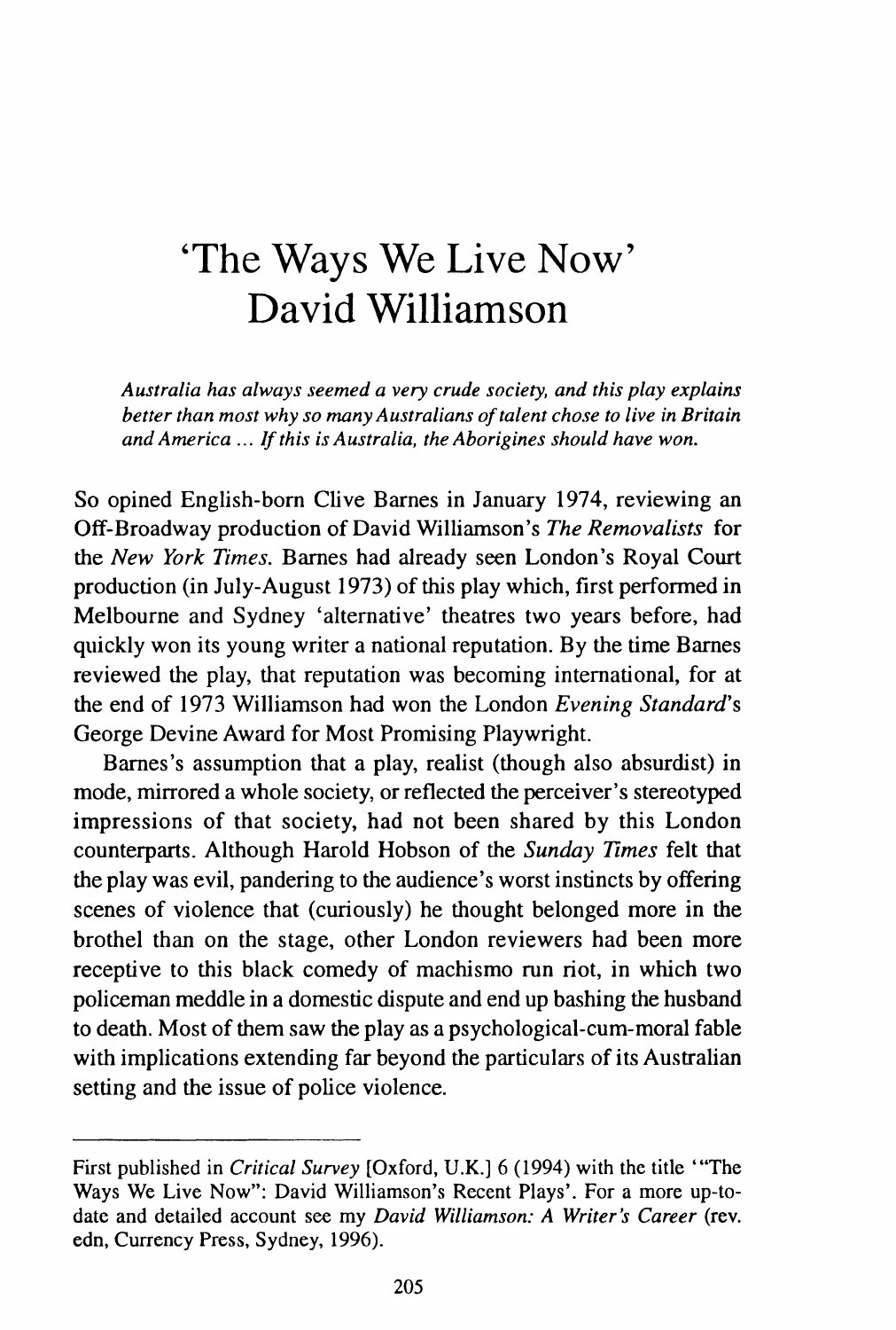But when Williamson's third big success, originally commissioned for the opening of the Sydney Opera House's Drama Theatre, *What If You Died Tomorrow,* opened at London's Comedy in September 1974, B. A. Young in the *Financial Times* struck a note similar to Barnes's. His view was that if the play's characters—a doctor turned novelist (as Williamson was an engineer turned playwright), his new woman, his parents, his publisher, and his attractive female editor-represented the Australian intelligentsia, then 'Australia need take no further steps to reduce immigration, for no decent person could possibly want to live there'. Again, though, others found that the setting was incidental to its qualities, this time as comedy. Herbert Kretzmer in the *Daily Express*  thought it showed that 'life in Australia is just as awful as it is elsewhere', and Charles Lewsen in *The Times* thought that, while the battle for a writer's soul could be set anywhere, the first act at least had 'guts and implies a passion that I do not see crowding the stages of England'. The *Evening Standard's* Milton Shulman found that it continued to display 'the witty, candid and virile writing style' that had won Williamson the paper's Most Promising Playwright award the previous year.

What really provoked an indignant outburst of cultural superiority among London reviewers was Michael Blakemore's production of *Don's Party, which opened at the Royal Court in March 1975. Written* immediately before *The Removalists* (their first productions had overlapped in Melbourne's alternative theatres), *Don's Party* is a virtuoso display of eleven characters interacting while the election results, which most are hoping will change their lives, are coming through on the television. The lives they hope will be changed by a Labor victory reveal themselves as, in the first half, the males pursue the females, and then, in the second, their wives gang up on them with bitter revelations and recriminations. After the revels of election night turn sour, life reverts to drab normality-as do national politics because the conservative government is returned. The style is larrikin Chekhov, with the outrageous sexual language and antics of the priapic Cooley masking a traditional theme of youthful, romantic ideals and illusions succumbing to the disappointments of middle age and tired marriages.

Herbert Kretzmer in the *Daily Express,* under the heading 'One Party Worth Avoiding', advised those thinking of migrating to Australia to see the play first, after which they would happily 'settle for a bedsitter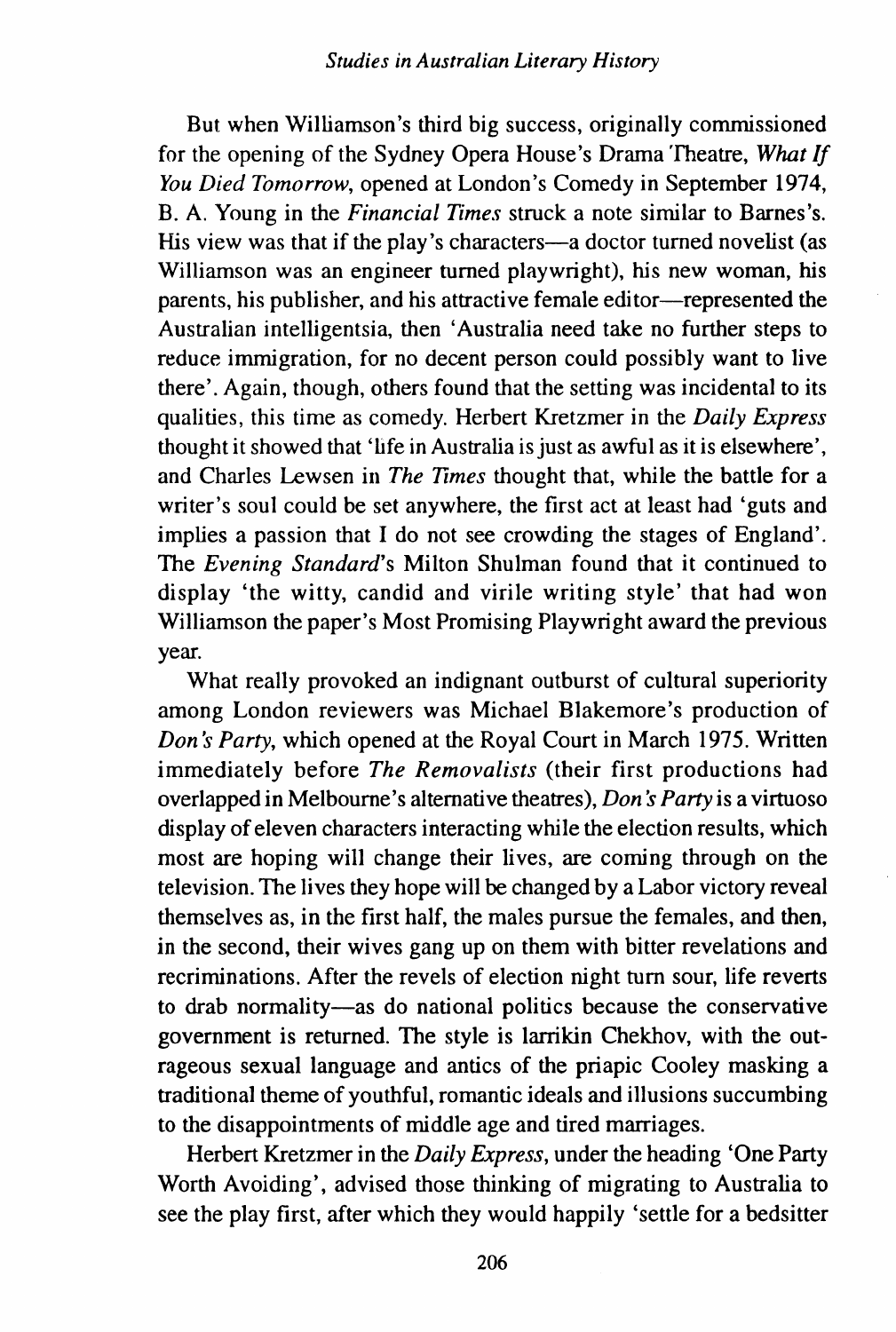in Neasden'; he concluded, 'I hated every minute'. Arthur Thirkell in the *Daily Mirror* decided, on the evidence the playwright offered, that 'his country is strictly for morons'. B. A. Young's variation on this (in the *Financial Times)* was 'a nation of Yahoos', and he approvingly quoted his own warning against migrating to Australia. Irving Wardle of *The Times* confessed he found it hard to respond warmly to plays by Commonwealth writers that 'hold up their compatriots to ridicule for audiences in the old country'.

Productions of later Williamson works in London attracted quite different reactions. When *The Club,* which the *Guardian's* Michael Billington said used sport as a metaphor for corruption 'in a way that no recent English production gets anywhere near', opened at Hampstead in January 1980, the same Irving Wardle found it 'blissfully funny'. The *Sunday Times's* reviewer was also commendatory but puzzled by the mildness of the language in a play from Williamson, and from a former penal colony. In June the same year *Travelling North,* which in striking contrast to *The Club* is about an ageing couple, opened at the Lyric, Hammersmith. A number of reviewers found their way into discussing it by observing that it upset preconceptions that it would be boozy and brutal, and then invoked the names Chekhov and Miller. Although *The Perfectionist,* a stylish comedy of manners about the battle of the sexes under feminism, had a run at Hampstead in mid 1983. its real success overseas came the next year at the Spoleto Festival in Charleston, South Carolina. Clive Barnes described the play and the Sydney Theatre Company's production as 'stunning'.

However, the assumption by Barnes and some of the London reviewers that the earlier plays directly mirrored Australian society was a not-toodistorted antipodean reflection of the reception they had already had in Australia. There too, reviews have not only been mixed, but also often concerned with he same sort of question that *The Removalists* raised in Clive Barnes's mind: what sort of a society have we here, if this play is an accurate reflection of it? One would like to complicate this by pointing out that Williamson's dramatic images of his own society are by now prolific (he has averaged nearly a play a year over the last two decades, as well as film and television scripts); considerably varied in their subjects and tonality; and as much comic and satiric as realist or 'naturalistic'. But such qualifications should not deny that much of the unprecedented popular, but also critical, success Williamson has enjoyed has been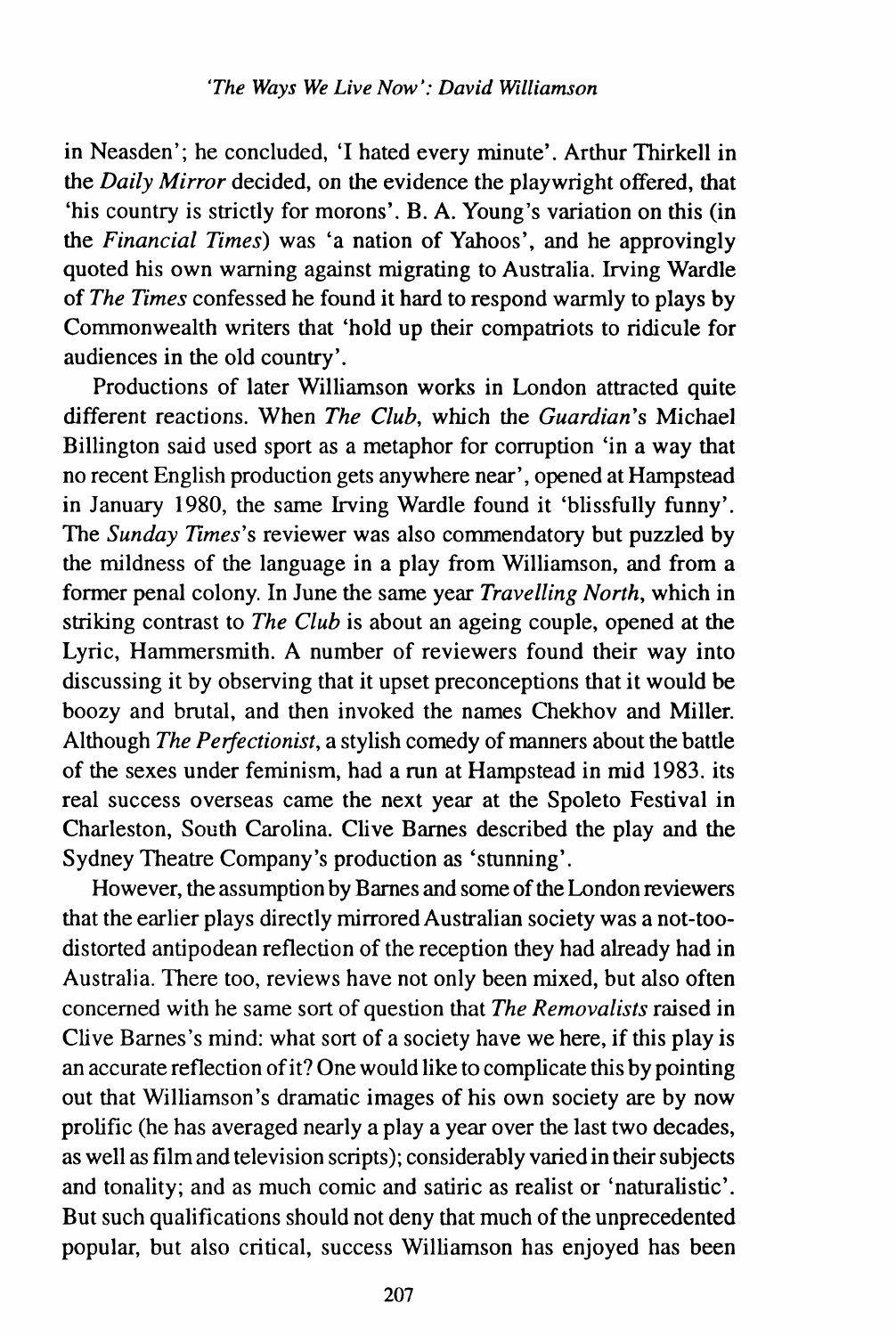attributed first of all to his casting himself in the role of 'storyteller to the tribe', regaling Australian audiences (in the first instance) with stories of the ways we live now. Audiences flock to each new Williamson play expecting to see the mirror held up to aspects of human nature, here and now, and to be amused by these--and these audiences help the large state-subsidised companies profitably meet their statutory obligations to include Australian plays in their seasons ( a very different situation from when Williamson's earliest plays were produced in fringe theatres, and a situation to which his success has been central).

It has become a commonplace of the local higher journalism that Williamson the dramatist has served as the 'chronicler' of the professional middle classes over the past two decades, the intimate 'diarist' of the generation that grew up to enjoy the educational opportunities and geneml affluence of post-World War ll Australia. This is the generation of the playwright himself (b. 1942), the generation of probably the majority of his immediate audience, and certainly the generation of the majority of his characters who, from play to play, have matured along with both the playwright and his audience. Obviously there are limitations to this uncritical interest in the plays' *mimesis,* their representation or reflection of a changing society, rather than in their *making,* their modes, their moods. Yet, equally obviously, a purely formal reading of the plays as literary texts, rather than as 'scripts for performance' (as Williamson perceives them-though they are widely prescribed by universities and schools), would overlook the social, and political, contexts in which their initial audiences see them and respond.

For example *The Club,* that 'blissfully funny' play about the politics of sport, had its première in Australia after the 1975 constitutional coup that deposed the Labor government Don and his friends had been hoping for earlier, and during a period of bitter disillusion with the treachery and duplicity of politics. To Australian audiences of that time, the play could hardly fail to imply that metaphoric dimension that Michael Billington was also alert to when it was produced in London a couple of years later (whereas reviewers of the American production were more taken by the parallels with the current politics of gridiron). Clearly, plays take on resonances from the circumstances of their first productions, which in the case of Williamson's means the contemporary Australian social and political context. But equally clearly, as successful revivals of his plays at home and productions overseas have shown, they are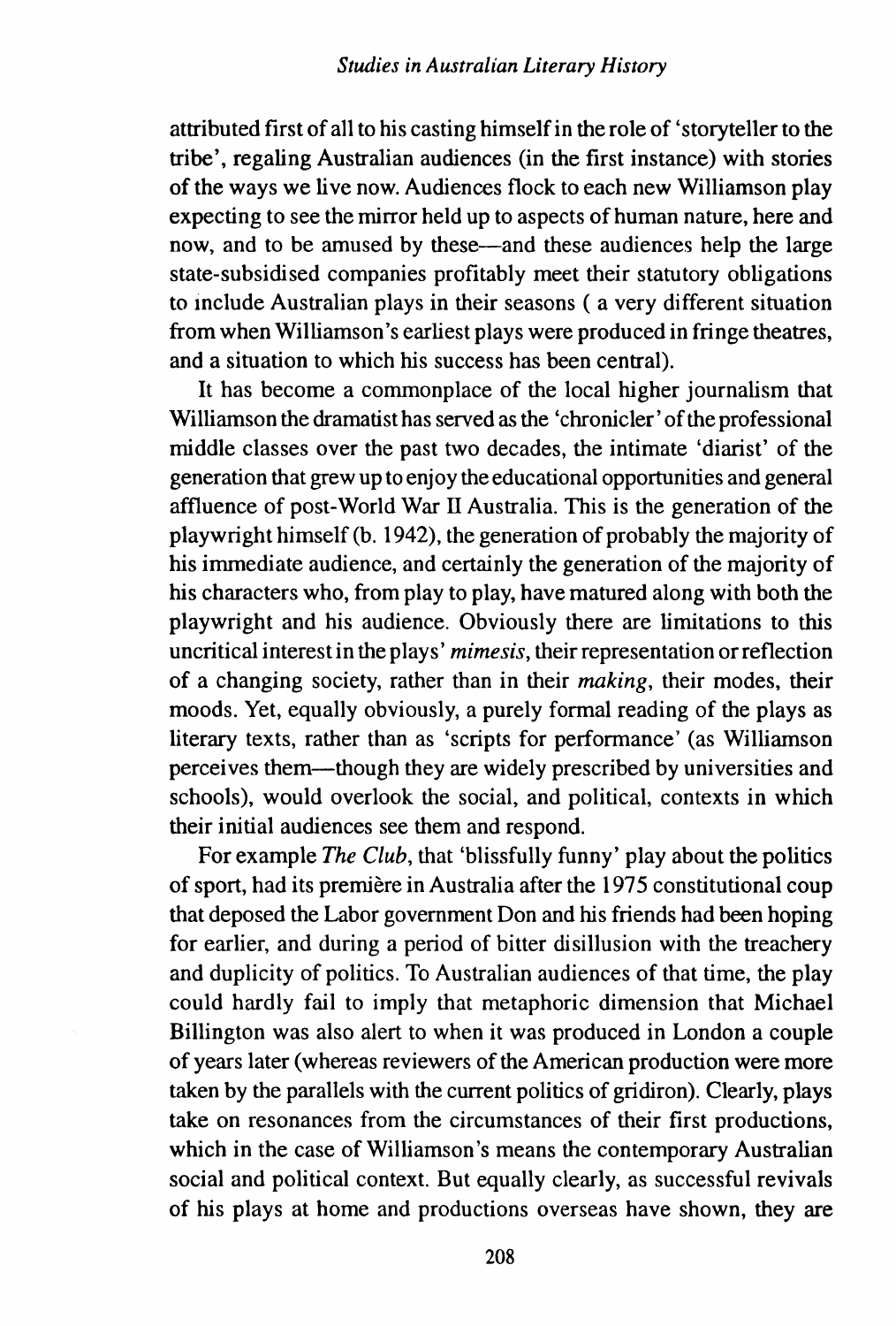not restricted to these; and productions elsewhere have not been limited to the English language-witness the Warsaw production of *The Removalists* during Solidarity's resistance to military dictatorship. How to recognise this further dimension conferred by production, how to relate dramatic texts to the contexts in which they are realised, without reducing those texts to sociological documents or, through their productions, to cultural-historical moments, is a critical problem that playscripts pose with particular sharpness.

In the decade since *The Perfectionist,* Williamson had five more of his 'stories' of the 'ways we live now' produced, plays that reflect power struggles between classes and genders, plays that register the impact on Australian life, private as well as political, of Thatcherite or Reaganomic ideologies-and of the boom, all too soon followed by the bust, in the global economy. Yet, while his 'chronicling' of the times continues, these plays are markedly varied in their mode. A summary of what they are 'about' is not going to provide much sense of their formal and stylistic differences; however, perhaps both subject and form can be accommodated by seeing them as versions of moral comedy, or comic moralities. They are varied also, if the reviewers' opinions are to be respected, in their levels of achievement-and, in the local theatrical context, they can be seen as implying ripostes to his critics.

*Sons of Cain* (1985), which drew not unfavourable comparisons with David Hare's *Pravda* when it played on the West End, can be seen as responding to those of his unkinder critics who had been accusing him of no longer writing about 'real' working-class people and challenging issues (as in *The Removalists),* but pandering to his middle-class following and their fascination with seeing what Williamson himself dubbed their own 'pseudo problems' on stage. *Sons of Cain* engages with then topical controversies implicating cabinet ministers, magistrates and police chiefs in conspiracies to pervert the course of justice, with drug trafficking, and with the role of the press in exposing such networks of corruption. At the same time, it also confronts the challenges of how to raise these disturbing issues without the play itself becoming an exercise in the investigative, and ephemeral, journalism it portrays; how to balance topical satiric realism with moral comedy. Especially through the central figure of the crusading journalist Kevin Cassidy, 'last of the macho illiterates'. *Sons of Cain* recaptured that 'larrikin' flavour of the earlier satiric comedies which critics claimed they were pining for.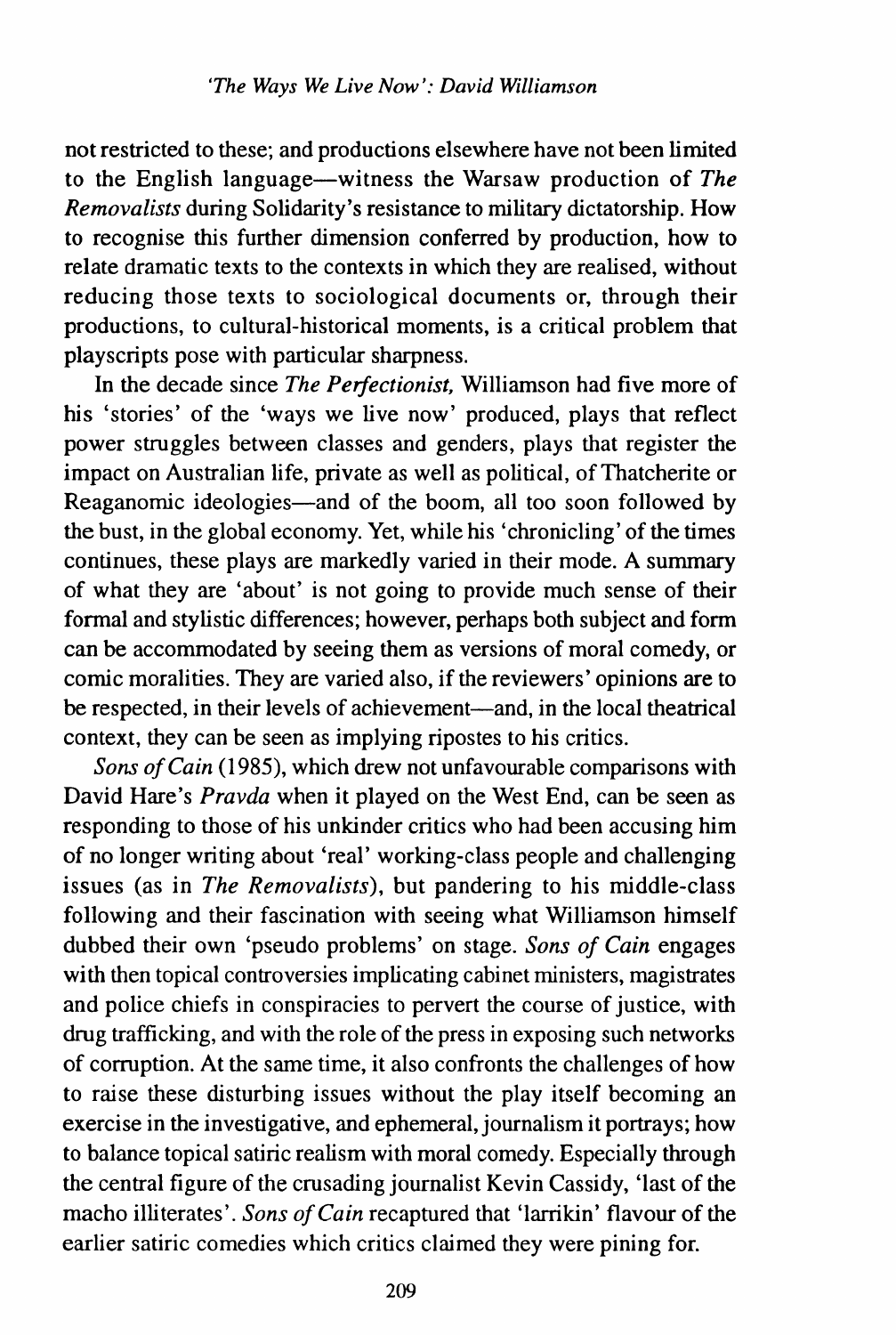*Eme raid City* ( 1987) could also be seen as responding to accusations that Williamson had 'sold out', though tonally it is quite different from its predecessor. Set in the Australian film world (and Williamson, who had been involved simultaneously in the emergence of modern Australian theatre and cinema, continues to be a major figure here), *Emerald City* has marked personal elements that would not be lost on local audiences. Yet to call it 'autobiographical' would be misleading as to its pitch: it combines, at the institutional level, wild satire (but also sharp analysis) of the conflicts over values in the industry--- the values of a distinctive national art form versus those of internationally commercial entertainment-with, at the personal level of screenwriter Colin's marriage and his agonies over integrity, comedy of more sophisticated manners reminiscent of *The Perfectionist.* As its title, with its allusion to *The Wizard of Oz.* might suggest. *Emerald City* is also a consciously 'literary' play presenting a comically detached slice of the contemporary Australian writer's life.

*Top Silk* (1989) bears superficial comparison with *Sons of Cain* in the contemporary issues it embraces: political and police corruption, drug addiction, teenage suicides, the increasing homelessness caused by development. Its focus, though, is more on the personal, on the family, than on an institution like the newspaper in the earlier play. While Trevor Fredericks, a barrister, is grooming himself for leadership of the opposition state Labor Party ('the party of compassion'), his genuinely compassionate public solicitor wife Jane bribes the police in an attempt to assist a lover from her schooldays who is on drug charges. Whereas this former lover, although a drop-out academically and a drug-user, is adored by his family, the professionally preoccupied and politically ambitious Trevor is at odds with his wife over the unrealistic expectations he has of his none-too-bright son. The stage is set for a morality in which he must learn that 'the politics of compassion' begin at home.

With its structure of a well-made melodrama, *Top Silk* is redolent of turn-of-the-century social problem plays. Its neat coincidences and reversals involve both husband and wife with a right-to-life Attorney General who wants to keep Trevor out of politics; Trevor is also involved with a right-wing international media mogul who offers to support him in return for Trevor's assistance in extending his empire (the mogul shades of Rupert Murdoch-has adopted American citizenship). All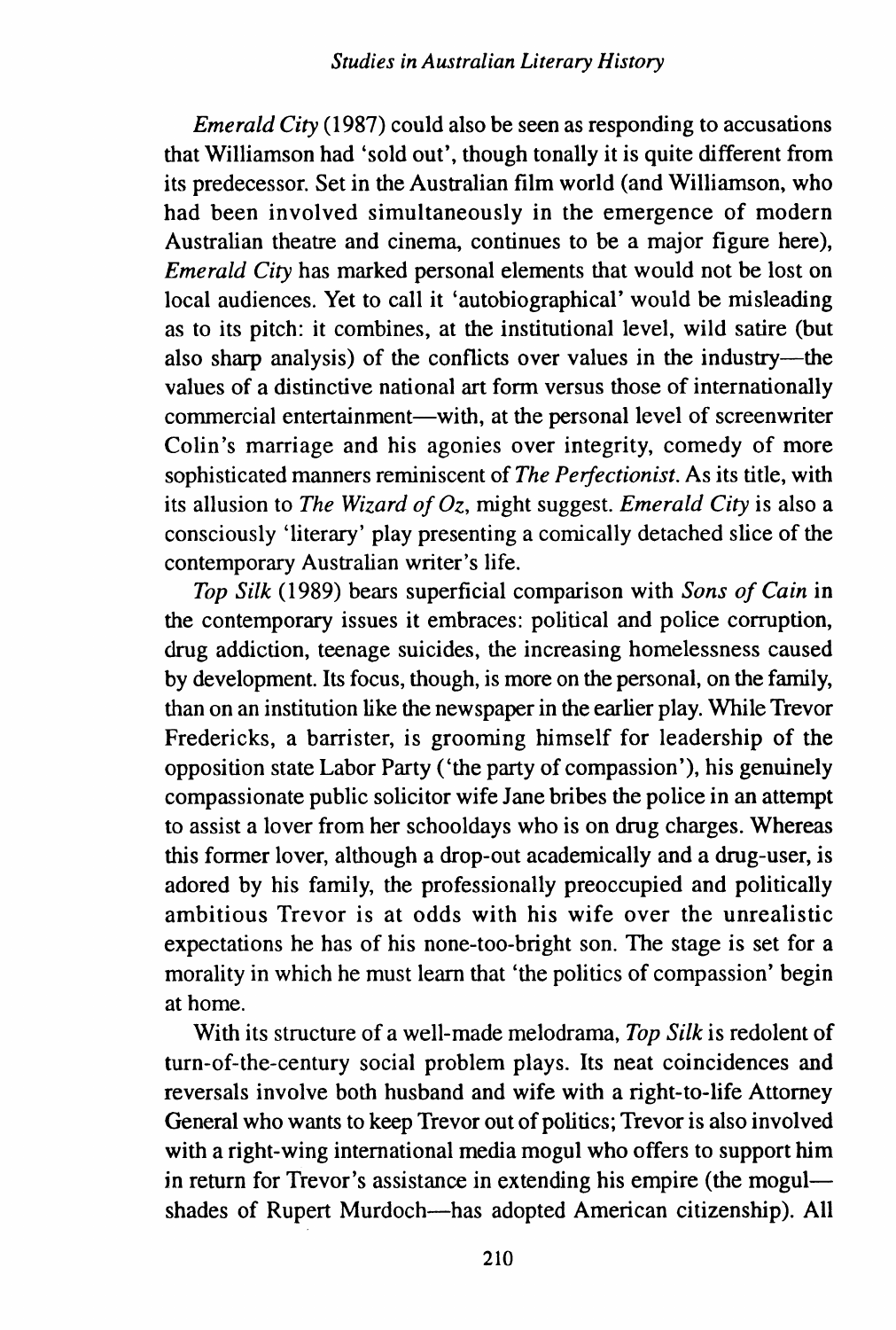culminates in an implausible court scene in which the brilliant barrister, in an attempt to win back his wife's affections, saves her former lover from prison. But Williamson refuses the final consolations of melodrama, a sentimental reconciliation of Trevor with his wife and son—the only consolation the play offers comes at the end of its first half, and from the media mogul who expects a swing away from the right and towards more compassionate politics in the 1990s. This departure from Williamson's more usual open resolutions makes the mood of this morality about the need for 'compassion, integrity, honesty' in personal and public life uncharacteristically pessimistic, and its mode only equivocally comic.

Although *Top Silk* played around Australia to the usual capacity audiences, the reviewers were not impressed. Williamson declared that his next play, *Siren* (1990), would be totally devoid of any redeeming social message. But, in its opening scene, the members of the Task Force Against Corruption, holed up in a town on the coast in an attempt to entrap a corrupt alderman, introduce themselves to the audience like Vices in a traditional morality—the cardinal vice in his 'contemporary love story of sorts' is lust for sexual conquest. Liz, the only female member of the Force, who comes from three generations of ear, nose and throat specialists—'and in this bloody country you can't do much better than that'—cannot help exploiting her sexual powers, and sleeps in tum with the three male members, who are decidedly not from her genteel social background. With its strong elements fo bedroom farce (though bedroom farce in the age of AIDS, and crossed with film noir), *Siren* seemed a deliberate, though updated, throwback to *The Coming of Stork* (1970), one of Williamson's earliest confronting comediesand an answer to critics who were asking when was he going to write 'gutsy' comedy again. The reviewers (who, in any case, had not been all that impressed the first time around) were appalled by the politically incorrect gender stereotypes with which *Siren* provocatively confronted them; however, they did not deter audiences from attending the play's simultaneous première productions in Melbourne and Sydney. While audiences furnish no record of their reactions, it is clear that Williamson -an unprecendentedly popular playwright at home-is closer to them than he is to his critics, and that they respond to his entertaining engagement with topical but also perennial moral issues.

Liz, the siren of the title, who lures male power figures on to the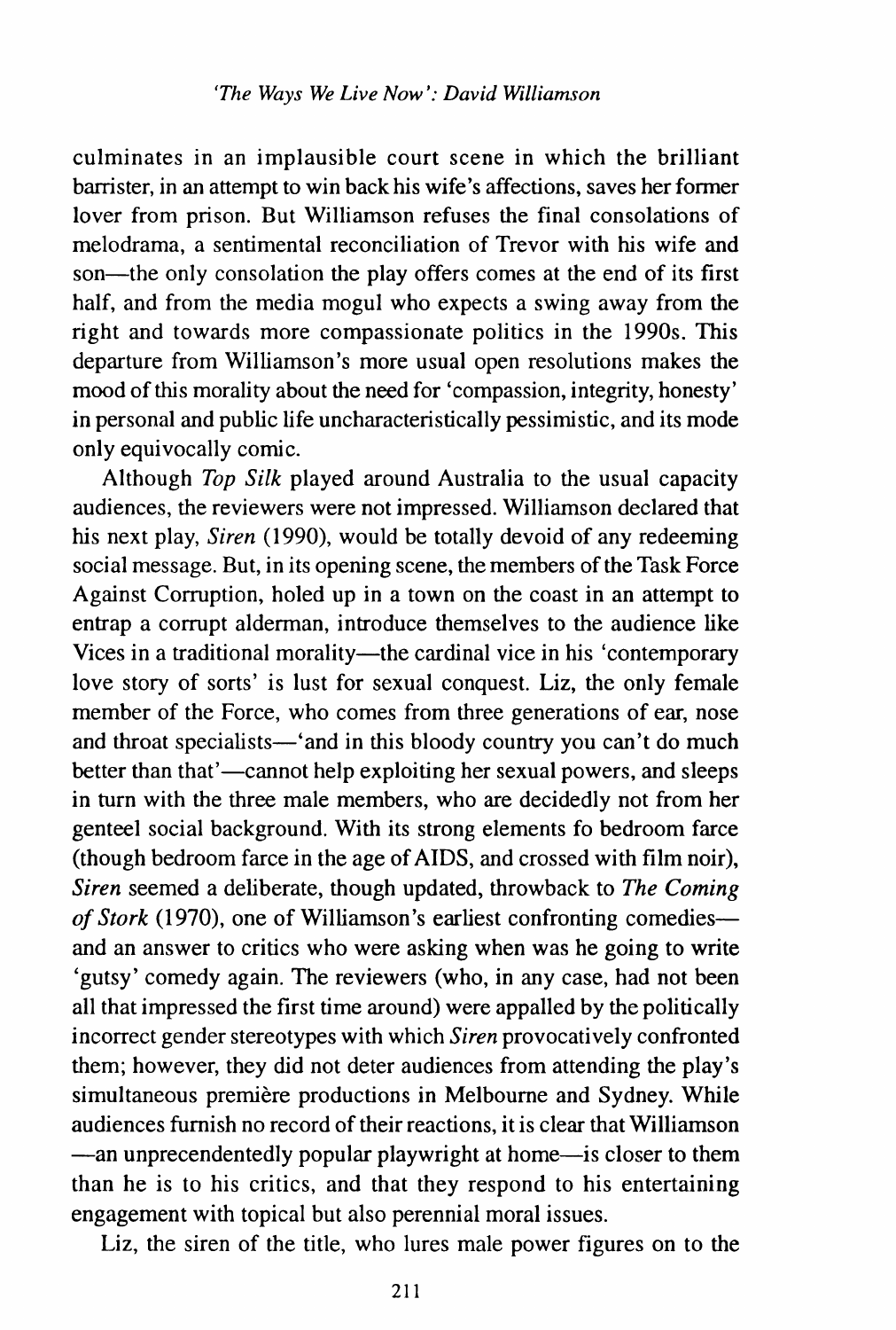rocks of divorce or separation before abandoning them, is the central character. The battle of the sexes has been a staple element in Williamson's writings from his earliest plays, and those who read *The Removalists or Don's Party 'straight'*, as realistic records of social behaviour, seemed unaware that they had emerged from an 'alternative' theatrical milieu committed to satirically attacking 'mateship' or machismo. Since at least *The Perfectionist,* in which the 'story' is told by the wife in a sequence of flashbacks (indicating the increasing use of cinematic techniques in his writing), Williamson has created a succession of dominant female roles; and this itself might be seen as a reflection of shifting fortunes in the real-life battle since the early days of modern feminism and *The Removalists.* Certainly Margaret, the 'narrator' of the most recent play to be produced, *Money and Friends*  (1992), seems with her penchant for younger men a contemporary independent matron, though she discovers to her embarrassment that her latest toy boy is the estranged son of one of her holiday neighbours.

*Money and Friends* shows the bourgeoisie—an ecologist turned media personality, a corporate lawyer into development, a surgeon anxious about his investments, and their wives-at their leisure in their neighbouring beach houses. Socia1ly, Crystel Inlet is an artificial environment because it is unlikely that in their working lives they would encounter each other, or the academics Margaret, a historian, and the widowed Peter, a mathematician (who cannot make sense of that summer's prescribed reading, A. S. Byatt's *Possession).* Peter is the confidant of all, especially the wives, but he is unlikely to be there next summer because, in the days of economic optimism, he went surety for his brother; now he stands to lose his holiday house. Will his better-heeled friends come to the rescue?

The Currency edition of the text has a prefatory note by Robert Gottliebsen of *Business Review Weekly* on the bursting of the 1980s property boom, no doubt a more than merely topical concern to many members of the audience around the country (and at the time of writing this, the play has settled into a long run in Los Angeles). But, with all its topicality, *Money and Friends* has strong elements of the most traditional, and moral, comedy. This in the Australian production was emphasised by an entr'acte, interpolated by the director, in which the characters, bedecked with carnivalesque beach wear and equipment, blundered around the stage like *commedia dell'arte* figures. While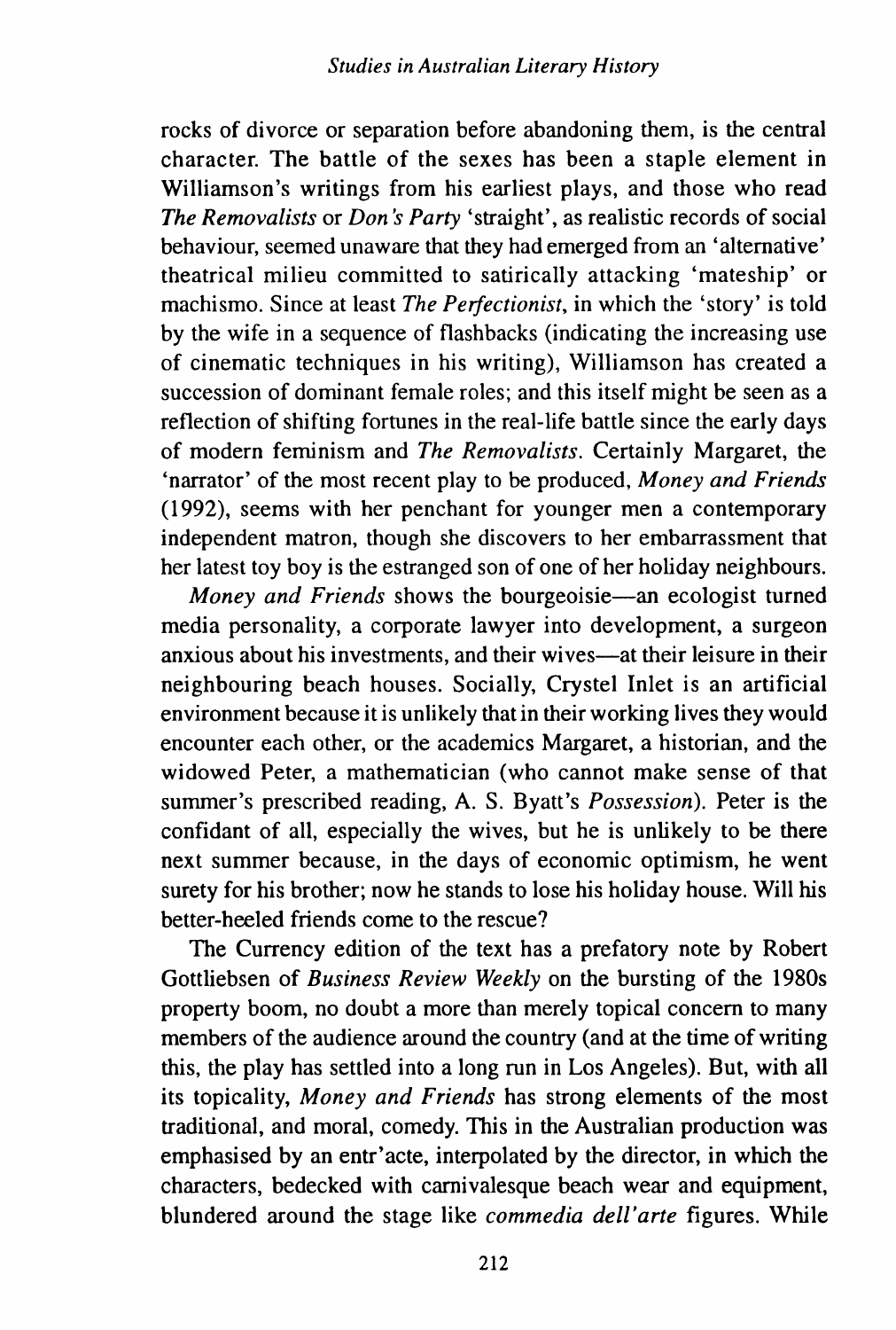topical social types, the characters are also humours: the pessimistic surgeon, with a wife he finds dismayingly cheerful, is the Melancholy Man; the ecologist preoccupied by the continuance of his genes, and expecting a child by his new wife, is the Obsessive; the corporate lawyer of Sicilian descent, married to a social climber, is the Braggart. Peter, the confidant of all, is persuaded by Margaret to tell his 'friends'-who have not rallied to her call to assist him financially-the truth about themselves, rather than consoling them as before. 'Ibsen in the Antipodes' the *New Yorker* had dubbed Williamson when *The Club*  played on Broadway, and, playfully, *The Wild Duck* is the text 'behind' *Money and Friends.* 

PETER: Did you ever see a production of Ibsen's *The Wild Duck?*  MARGARET: No. I can't bear Lutheran guilt. PETER: This idiot called Gregers starts telling everyone the truth because he thinks it'll be good for them. It ends up ruinning everyone's lives. Conrad and Alex won't ever speak to me again and I'm not counting on any more quiche. *[He indicates the sugar bowl]* Despite massive amounts of sugar even the Lorikeets steer clear of me these days.<sup>1</sup>

All ends well, though, and instead of lbsenite gloom there is a contemporary, parodic verion of the hurriedly reached curtain to traditional comedies.

Nearly a decade ago, surveying Williamson's plays up to the early 1980s, John McCullum traced the contours of the 'new map of Australia' they offered; he also charted the shifts in Williamson's subjects and style without, wisely, postulating too neat a congruence among these various contours.<sup>2</sup> Since then, as Williamson has updated his map, his play within and across a wide range of predominantly comic stage traditions has become more noticeable—though admittedly this has not been met with unalloyed critical acclaim. Play with conventions is simultaneously part of what the individual plays are 'about': the 'stories' about 'the ways we live now' cannot be extricated from the

- I David Williamson, *Money and Friends* (Currency Press, Sydney, 1992), p.60. All the Williamson plays referred to are published by Currency.
- 2 John McCallum, 'A New Map of Australia: The Plays of David Williamson', *Australian Literary Studies* 11 ( 1984 ), 342-54.